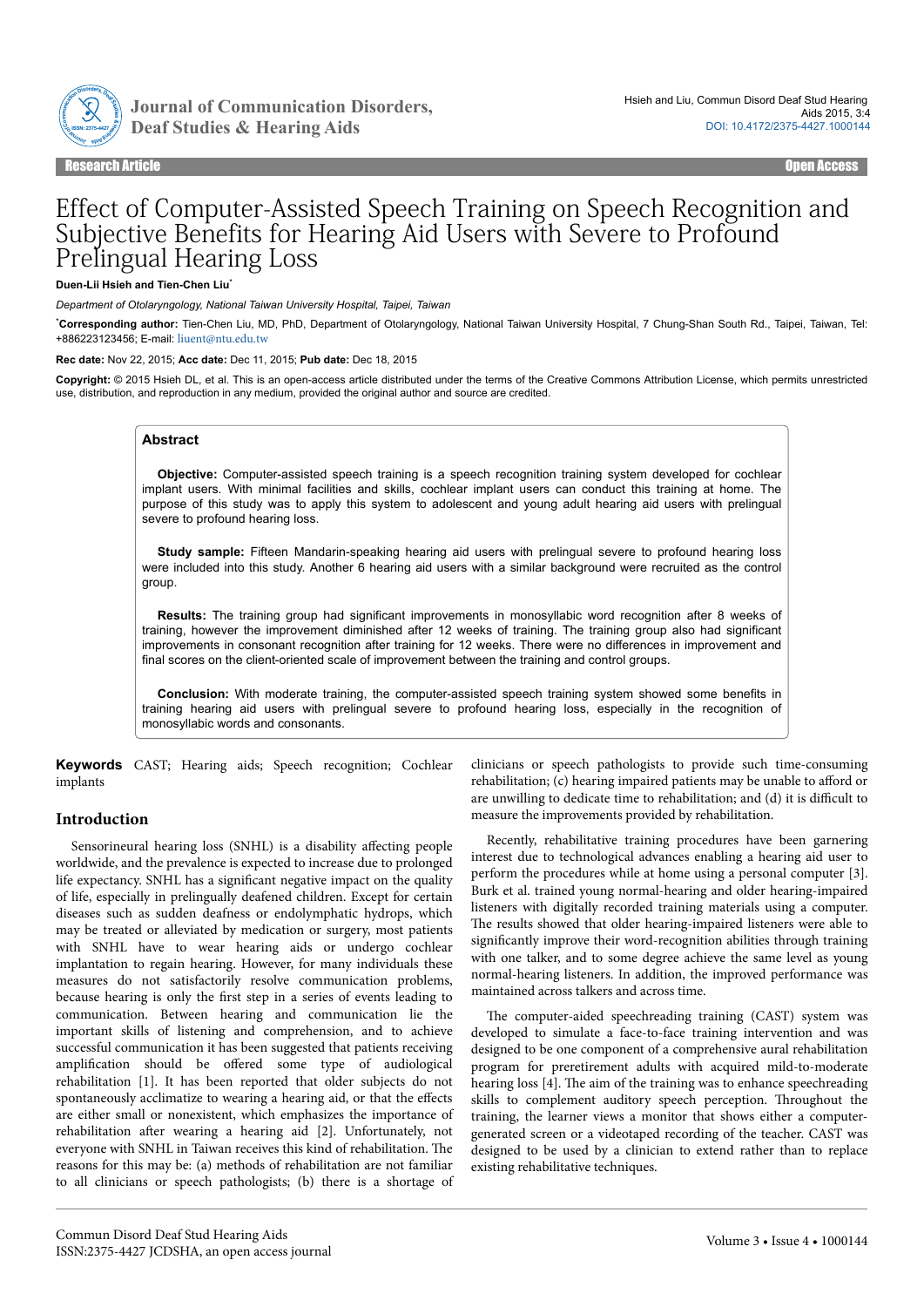Computer-based training has also been applied to the rehabilitation of cochlear implant users. Before the development of computer-based training, some studies assessed the effects of limited training on the speech-recognition skills of poorer-performing cochlear implant users. Busby et al. [5] conducted ten 1 hour speech perception and production training sessions, and the results demonstrated minimal changes in perceptual abilities in three cochlear implant users. Dawson and Clark [6] conducted one 50-minute training session per week for 10 weeks, and four of five subjects showed some measure of improvement. Нe limited success of these attempts to improve the speech-recognition abilities of cochlear implant users was thought to be due to an inadequate amount of training [7]. More intensive training of cochlear implant users was predicted to be effective, because in normal hearing populations training has been shown to successfully improve speech segment discrimination and identification [8], and recognition on spectrally shifted speech [9]. Fu et al. [7,10] reported encouraging results in the rehabilitation of cochlear implant users using a computer-assisted speech training system which they also called CAST, although this was different to the CAST system of Pichora-Fuller and Benguerel. Нe CAST system of Fu et al. developed at the House Ear Institute, contains a large database of training materials and can be installed on personal computers, and so with minimal facilities and skills, cochlear implant users can conduct the training at home, and clinicians or speech pathologists can monitor the subject's test score and training progress. Нe results demonstrated that after moderate amounts of training (1 hour per day, 5 days per week), all 10 postlingually deafened adult cochlear implant users in the study had significant improvements in vowel and consonant-recognition scores. Wu et al. [11] applied the CAST system to 10 Mandarinspeaking children (three hearing aid users and seven cochlear implant users). After training for half an hour a day, 5 days a week, for a period of 10 weeks, the subjects showed significant improvements in vowel, consonant and Chinese tone performance. Нis improved performance was largely retained for 2 months after the training had been completed. Stacey and Summerfield [12] also used computer-based auditory training to improve the perception of noise. Нe results confirmed that the training helped to overcome the effects of spectral distortions in speech, and the training materials were most effective when several talkers were included.

Based on these previous studies, cochlear implant users can improve their speech recognition ability after training with a CAST system. If this system is also effective for hearing aid users, and especially prelingually deafened patients, the CAST system will have a substantially positive impact, as there are many more hearing aid users than cochlear implant users.

The purpose of this study was to train prelingually deafened adolescents and young adults with CAST and measure the benefits objectively and subjectively. Нe objective benefits were measured using published speech recognition tests [13], and the subjective benefits were measured using client-oriented scale of improvement (COSI) [14].

# **Materials and Methods**

# **Subjects**

Fifteen hearing aid users with prelingual severe to profound hearing loss participated in this study. Another six hearing aid users with a similar age and hearing average were included as the control group. The inclusion criteria for the study subjects and controls were: (1) age above 15 years; (2) wearing a hearing aid for at least for 2 years after hearing loss was diagnosed; (3) basic ability to operate a computer; (4) Mandarin Chinese speaker; and (5) motivation to undertake the training program. Нe exclusion criteria were: (1) aided hearing average worse than 70 dBHL; (2) unable to operate a computer. Before training with CAST, all participants received unaided and aided sound field audiometry. Table 1 shows the basic information of the 21 participants.

| <b>Training</b> | Age<br>(years) | Gender | hearing<br>Unaided<br>average (dB) | Aided<br>hearing<br>average (dB) |  |
|-----------------|----------------|--------|------------------------------------|----------------------------------|--|
| S <sub>1</sub>  | 15             | М      | 105                                | 33.33                            |  |
| S <sub>2</sub>  | 18             | F      | 108.33                             | 68.33                            |  |
| S <sub>3</sub>  | 24             | M      | 113.33                             | 65                               |  |
| S <sub>4</sub>  | 19             | F      | 81.67                              | 45                               |  |
| S <sub>5</sub>  | 19             | М      | 101.67                             | 60                               |  |
| S <sub>6</sub>  | 15             | F      | 103.33                             | 53.33                            |  |
| S7              | 21             | F      | 106.67                             | 53.33                            |  |
| S <sub>8</sub>  | 23             | F      | 110                                | 65                               |  |
| S9              | 24             | М      | 106.67                             | 50                               |  |
| S <sub>10</sub> | 22             | М      | 96.67                              | 63.33                            |  |
| S <sub>11</sub> | 21             | М      | 96.67                              | 60                               |  |
| S <sub>12</sub> | 22             | М      | 101.67                             | 31.67                            |  |
| S <sub>13</sub> | 16             | М      | 93.33                              | 31.67                            |  |
| S <sub>14</sub> | 17             | М      | 96.67                              | 38.33                            |  |
| S <sub>15</sub> | 17             | М      | 96.67                              | 45                               |  |
| Control         | Age<br>(years) | Gender | Unaided<br>hearing<br>average (dB) | hearing<br>Aided<br>average (dB) |  |
| S <sub>16</sub> | 24             | M      | 86.67                              | 25                               |  |
| S <sub>17</sub> | 30             | F      | 98.33                              | 51.67                            |  |
| S <sub>18</sub> | 26             | М      | 110                                | 41.67                            |  |
| S <sub>19</sub> | 27             | F      | 95                                 | 48.33                            |  |
| S <sub>20</sub> | 23             | M      | 112.5                              | 51.67                            |  |
| S21             | 16             | M      | 101.5                              | 33.33                            |  |

Table 1: Basic information of the training and control groups.

# **Client-oriented scale of improvement (COSI)**

We use a COSI questionnaire to evaluate subjective benefits [14]. Before training with the CAST system, both the training and control groups were asked to identify up five specific situations in which they would like to cope better. At the end of the training, for each situation they were asked (A) how much better (or worse) they could now hear, and (B) how well they were now able to cope. For scaling purposes, the responses were assigned scores from 1 to 5, with 5 corresponding to "much better" and "almost always", 4 corresponding to "better" and "most of the time", 3 corresponding to "slightly better" and "half the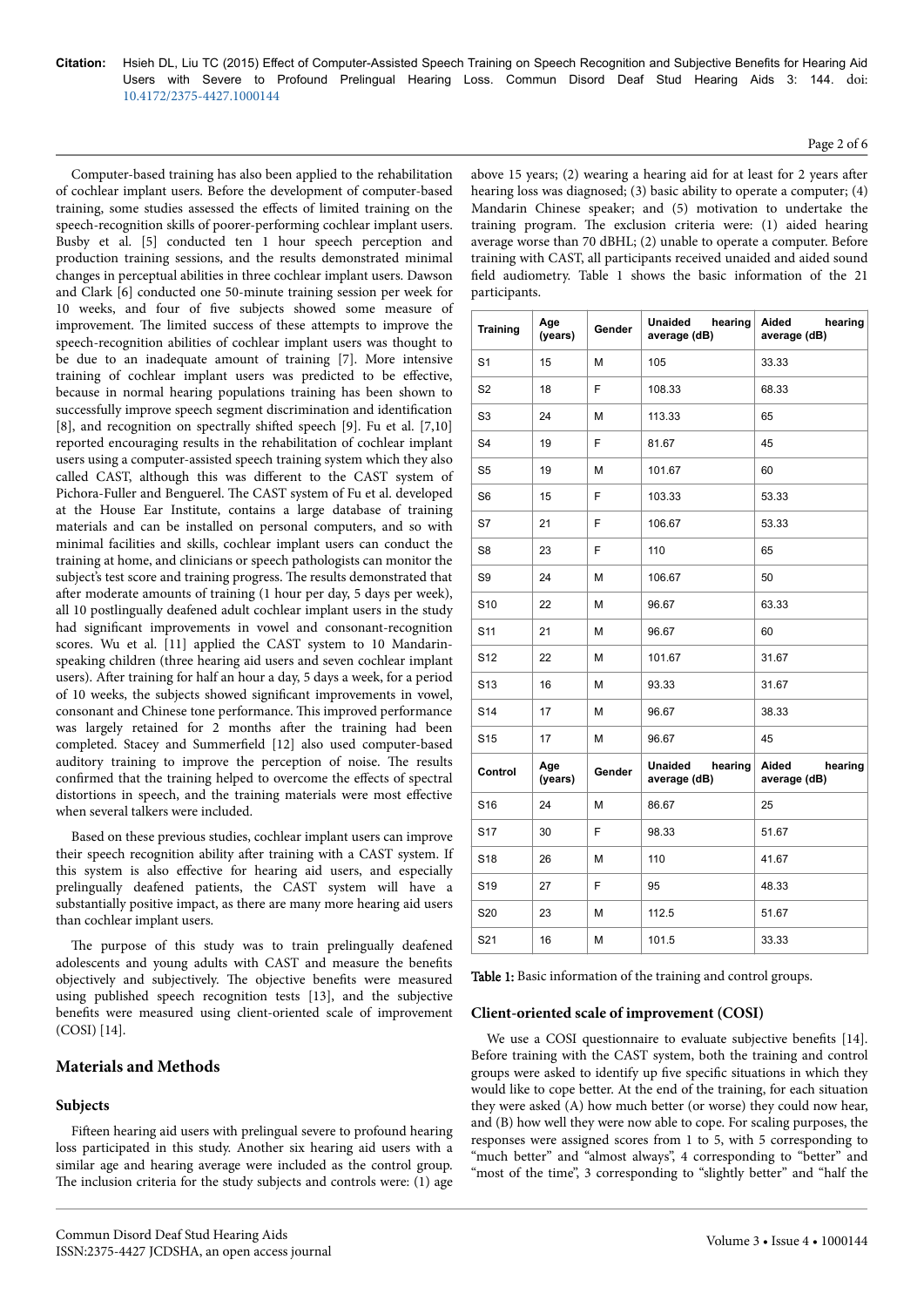#### Page 3 of 6

time", 2 corresponding to "no difference" and "occasionally", and 1 corresponding to "worse" and "hardly ever", for questions A and B, respectively. Question A was defined as an "improvement", and question B was defined as "final ability". The total scores of the five situations were compared between the training and control groups.

# **Test materials and procedures**

The speech recognition test materials including monosyllabic words, disyllabic spondee words, vowels, consonants and Chinese tone recognition tests were recorded onto a CD-ROM at Melody Medical Instruments Corp. by a male and female speaker. Нe test materials were displayed on a laptop computer connected to a GSI 61TM clinical audiometer (Grason-Stadler, USA) at an output level of 70 dBHL. Нe testing procedure was performed in a double-walled, sound-treated room.

Monosyllabic Chinese word recognition test materials included four blocks of 25 Chinese words. For each speech recognition test, 50 words were selected resulting in a set of 50 tokens. After a monosyllabic Chinese word was displayed, the participants were asked to write down the word. Four different sets of open-set tests were generated for each speech recognition test. Disyllabic Chinese spondee-word recognition test materials included two blocks of Chinese spondee-words, each block containing 36 Chinese spondee-words. For each speech recognition test, one block was selected resulting in a set of 36 tokens. After a Chinese spondee-word was displayed, the participants were asked to write down the word. Four different sets of open-set test were generated via changing the order of the materials for each speech recognition test.

Vowel recognition test materials included 16 Chinese words. Vowel recognition was measured using a 4-alternative, forced-choice procedure in which Chinese characters were shown on the choice list. For each speech recognition test, the order of the words was changed. Thus, four different sets of closed-set tests were generated. Consonant recognition test materials included 21 Chinese words. Consonant recognition was measured using a 4-alternative, forced-choice procedure in which a Chinese character was shown on the choice list. For each speech recognition test, the order of the words was changed, and thus four different sets of closed-set tests were generated. Chinese tone recognition test materials [13] included 50 Mandarin Chinese words. Нe participants were asked to write down the Chinese tone (tone: 1: flat; 2: rising; 3: falling-rising; 4: falling) after the Chinese word was displayed. For each speech recognition test, the order of the words was changed, and thus four different sets of open-set tests were generated.

Before training, both groups underwent a series of speech recognition tests as baseline data. Нe training group then started training whereas the control group did not receive any training. Every 4 weeks, the participants returned to the lab for another series of speech recognition tests using different test materials. Every participant had received a total of four speech recognition tests by the end of the study.

# **Training tools and procedures**

CAST software developed at the House Ear Institute and distributed by Melody Medical Instrument Corp. was used as the training tool. The training group was instructed to train at home following the program for at least 1 hour per day, 3 days a week, for 12 successive weeks. Нe control group did not receive any training and returned to the lab every 4 weeks for speech recognition tests. For each participant in the training group, a baseline speech recognition test was performed after the software had been installed into his or her personal computer. The results were analyzed by the software which then automatically generated a targeted training program. The software contained a large amount of information including pure tone, vowel recognition, consonant recognition, tone recognition, speaker recognition, environmental sounds, occasional words and occasional sentences. Нe subjects were asked to focus on pure tone, vowel recognition, consonant recognition and tone recognition training. Нe subjects started the training at a level generated by the computer software. There were usually five levels of difficulty in each training category, and each level consisted of several training sessions. For pure tone recognition training, the subjects were asked to choose the sound different to the others. Visual feedback was provided as to whether the response was correct or incorrect. After a training session had been completed, the score was calculated. If the score exceeded 80, the training proceeded to a higher level. If the score did not exceed 80, the training session was repeated until the score exceeded 80. At a higher level of training sessions, the differences between speech features in the response choices were reduced. For vowel recognition training, the subjects were asked to choose the vowel different to the others. After the subjects had progressed beyond the 3-alternative forced-choice discrimination task, they were trained to identify final vowels. Similar training procedures were used for consonant and tone recognition training.

Each subject in the training group was asked to register on the Melody Medical Instrument Corp. website, and his or her username and password were provided to us. Нerefore, we were able to monitor the total time spent training, and the training time and score for each exercise. If the subjects did not reach the required amount of time and training sessions, we contacted their family and encouraged them to do more training.

# **Statistical methods**

All statistical analyses were performed with SAS software (Version 9.1.3, SAS Institute Inc., Cary, NC, USA) and R software (Version 2.7). Two-sided p values of 0.05 or less were considered to be statistically significant. Continuous data were expressed as mean ± standard deviation (SD) unless otherwise specified. Percentages were calculated for categorical variables. Two-sample t tests or Wilcoxon rank-sum tests were used to compare the means or medians of continuous data between two groups, whereas the chi-squared test or Fisher's exact test was used to analyze categorical proportions between two groups.

In addition to univariate analyses, the data of the five speech recognition tests were analyzed by fitting multiple marginal linear regression models using generalized estimating equations. If the firstorder autocorrelation (i.e., AR(1)) structure fit the repeated measures data well, the model-based standard error estimates were used in the generalized estimating equations analysis; otherwise, the empirical standard error estimates were reported. In addition, the data of COSI were analyzed by fitting multiple linear regression models.

Basic model-fitting techniques for variable selection, goodness-of-fit assessment, and regression diagnostics were used in our regression analyses to ensure the quality of the results. In stepwise variable selection, all of the univariate significant and non-significant covariates were considered, and both the significance levels for entry and for stay were set to 0.15 or larger. Нe goodness-of-fit measure, the coefficient of determination (R2), was computed for all of the linear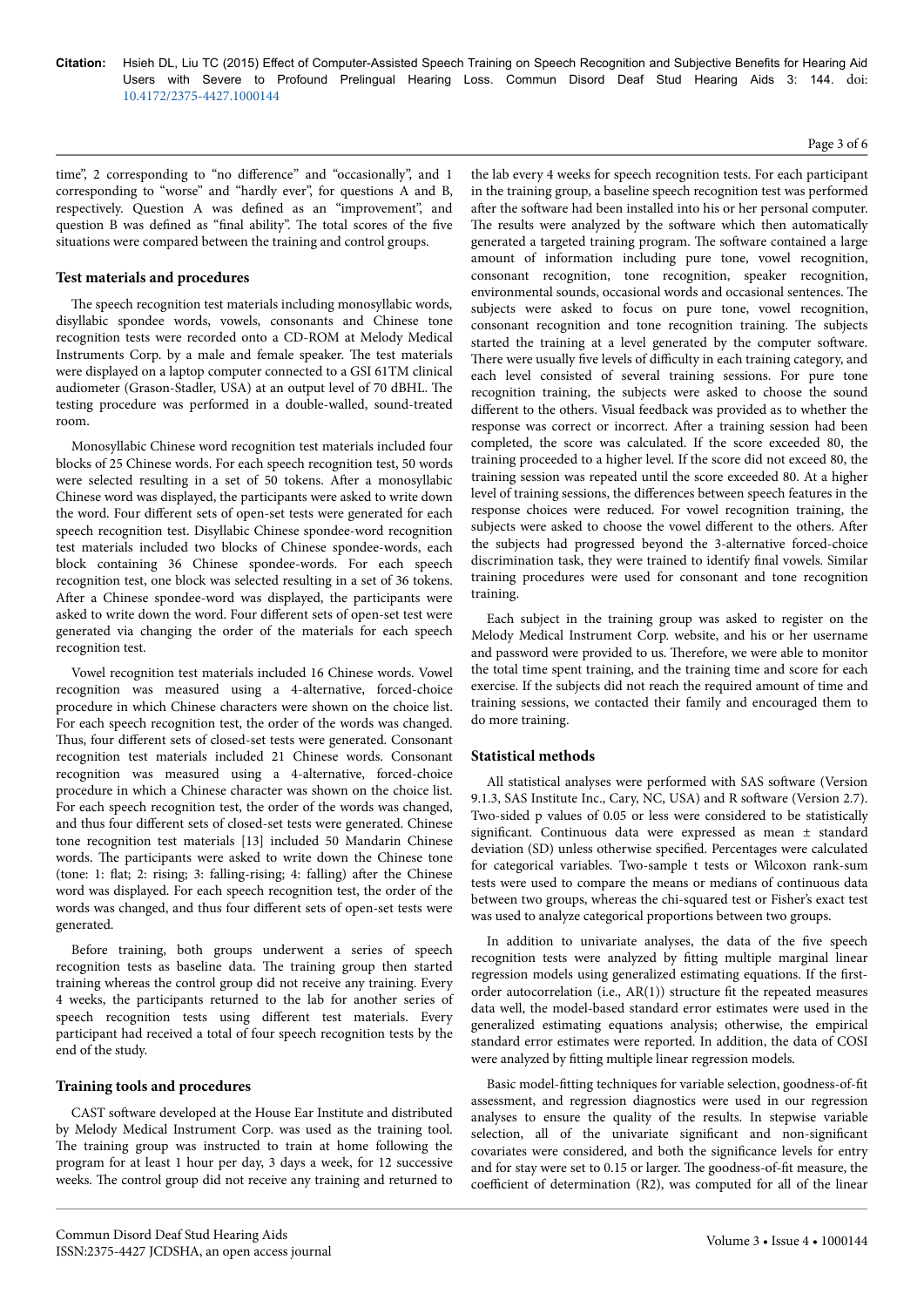Page 4 of 6

regression models, which is the square of the correlation between the observed response variable and the predicted value. It had a value between 0 and 1, with a larger value indicating a better fit of the multiple linear regression model to the observed continuous data. In addition, the variance inflation factor was examined to detect potential multicollinearity problems (defined as a value  $\geq$ 10).

# **Results**

Twelve of the 15 subjects in the training group completed the 12 week training course, five speech recognition tests, and COSI, and the other three subjects dropped out due to poor compliance. All of the six participants in the control group completed the five speech recognition tests and COSI. Table 1 shows the basic information of all subjects. Нe group mean plots of the speech recognition tests were compared between the training and control groups (Figure 1). Нe multivariate analysis results of the five speech recognition tests are listed in Table 2.





| Covariate                                | <b>Estimate</b> | <b>Standard Error2</b> | 95% Confidence Limits |          | z       | Pr >  Z  |  |  |  |  |  |
|------------------------------------------|-----------------|------------------------|-----------------------|----------|---------|----------|--|--|--|--|--|
| Monosyllabic Word Recognition Test       |                 |                        |                       |          |         |          |  |  |  |  |  |
| Word recognition pre-training            | 1.0993          | 0.0918                 | 0.9193                | 1.2793   | 11.97   | < 0.0001 |  |  |  |  |  |
| Control 8 weeks3                         | $-4.13$         | 1.1185                 | $-6.322$              | $-1.938$ | $-3.69$ | 0.0002   |  |  |  |  |  |
| Training 8 weeks3                        | 6.5287          | 1.3666                 | 3.8502                | 9.2072   | 4.78    | < 0.0001 |  |  |  |  |  |
| Disyllabic Spondee-word Recognition Test |                 |                        |                       |          |         |          |  |  |  |  |  |
| Spondee-word pre<br>-training            | 0.9299          | 0.0562                 | 0.8197                | 1.04     | 16.55   | < 0.0001 |  |  |  |  |  |
| <b>Vowel Recognition Test</b>            |                 |                        |                       |          |         |          |  |  |  |  |  |
| Vowel recognition pre-training           | 0.8275          | 0.1079                 | 0.616                 | 1.039    | 7.67    | < 0.0001 |  |  |  |  |  |
| Training 4 weeks3                        | $-12.02$        | 3.0655                 | $-18.03$              | $-6.008$ | $-3.92$ | < 0.0001 |  |  |  |  |  |
| <b>Consonant Recognition Test</b>        |                 |                        |                       |          |         |          |  |  |  |  |  |
| Consonant-recognition Pre-training       | 0.6591          | 0.0977                 | 0.4675                | 0.8506   | 6.74    | < 0.0001 |  |  |  |  |  |
| Training 12 weeks3                       | 7.8673          | 3.1977                 | 1.5999                | 14.135   | 2.46    | 0.0139   |  |  |  |  |  |
| Chinese Tone Recognition Test            |                 |                        |                       |          |         |          |  |  |  |  |  |
| Hearing-average                          | $-0.504$        | 0.2303                 | $-0.955$              | $-0.053$ | $-2.19$ | 0.0287   |  |  |  |  |  |
| Tone recognition pre-training            | 0.6228          | 0.0731                 | 0.4794                | 0.7661   | 8.52    | < 0.0001 |  |  |  |  |  |

Table 2: Marginal linear regression analysis of five speech recognition performance over speech recognition tests every 4 weeks using the generalized estimating equations method<sup>1</sup>. <sup>1</sup>The repeated measures data were analyzed by multiple marginal regression models using the generalized estimating equations (GEE) method to assess the scores of five speech recognition tests after training with CAST. The statistically insignificant (P>0.05) training scores and other variables are not listed in the table. <sup>2</sup>The empirical standard error estimates of the GEE method are listed. <sup>3</sup>The term "training n weeks" refers to the scores of training group compared with pre-training score after training for n weeks. The term "control n weeks" refers to the scores of control group compared with pre-training score after n weeks.

# **Monosyllabic word recognition test**

A significant improvement was found after 8 weeks of training with the CAST system (p<0.0001), however the significant improvement diminished after 12 weeks of training. The control group showed a significant deterioration in monosyllabic word recognition after 8

weeks ( $p=0.002$ ), however the deterioration was not present after 12 weeks. In addition, the higher the pre-training score, the higher the final testing score (p<0.0001).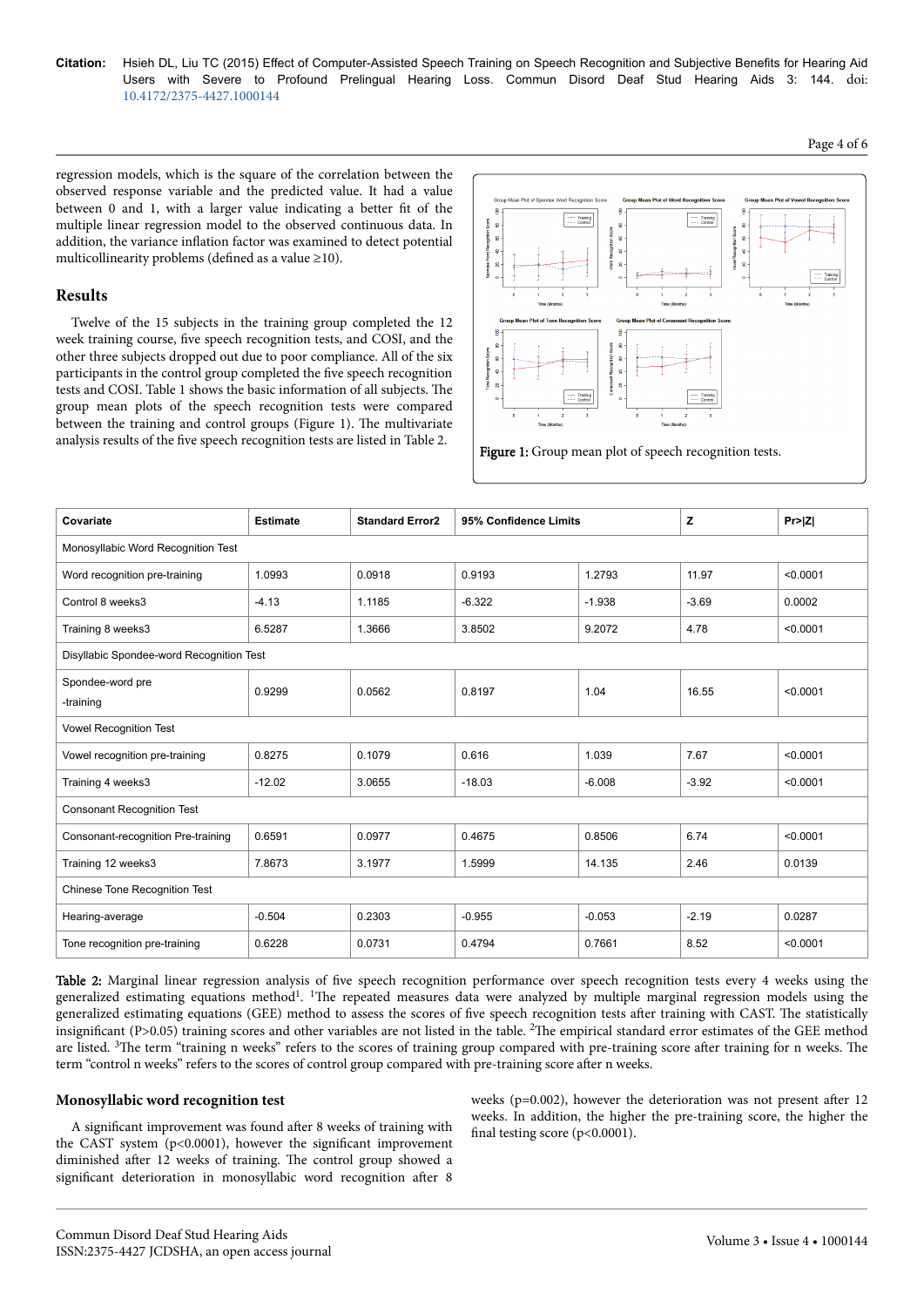Commun Disord Deaf Stud Hearing Aids ISSN:2375-4427 JCDSHA, an open access journal

**Citation:** Hsieh DL, Liu TC (2015) Effect of Computer-Assisted Speech Training on Speech Recognition and Subjective Benefits for Hearing Aid Users with Severe to Profound Prelingual Hearing Loss. Commun Disord Deaf Stud Hearing Aids 3: 144. doi: 10.4172/2375-4427.1000144

# **Disyllabic spondee-word recognition test**

There was no significant improvement after training with the CAST system. Нe score of the control group showed no significant changes among the four disyllabic spondee-word recognition tests. Нe higher the pre-training score, the higher the final score (p<0.0001).

# **Vowel recognition test**

There was a significant deterioration after 4 weeks of training with the CAST system (p<0.0001). However, no significant differences were noted after 8 and 12 weeks of training. The scores of the control group showed no significant changes among the four vowel recognition tests. Again, the higher the pre-training score, the higher the final score  $(p<0.0001)$ .

# **Consonant recognition test**

There was a significant improvement after 12 weeks of training with the CAST system (p=0.0139). Нe scores of the control group showed no significant changes among the four consonant recognition tests. Again, the higher the pre-training score, the higher the final score  $(p<0.0001)$ .

# **Chinese tone recognition test**

There was no significant improvement after training with the CAST system. Нe scores of the control group showed no significant changes among the four Chinese tone recognition tests. Нe higher the pretraining score, the higher the final score (p<0.0001).

# **Client-oriented scale of improvement (COSI)**

The average improvement in the score of the training group was 12.67, and the average improvement in the score of the control group was 11. Нe average final ability score of the training group was 14.83, and the average improvement score of the control group was 14.83. There were no differences in improvement score and final ability after training with the CAST system. Нe control group also showed no difference after 12 weeks. Table 3 shows the COSI results.

| Variable                                  | DF | <b>Parameter Estimate</b> | <b>Standard Error</b> | t Value | Pr> t  |  |  |  |
|-------------------------------------------|----|---------------------------|-----------------------|---------|--------|--|--|--|
| <b>COSI Improvement</b>                   |    |                           |                       |         |        |  |  |  |
| Aided-hearing average                     |    | 0.113                     | 0.039                 | 2.9     | 0.011  |  |  |  |
| Male gender                               |    | 3.4574                    | 0.8951                | 3.86    | 0.0015 |  |  |  |
| <b>COSI Final Score</b>                   |    |                           |                       |         |        |  |  |  |
| <b>Consonant recognition pre-training</b> |    | 0.116                     | 0.0259                | 4.48    | 0.0004 |  |  |  |

Table 3: Multivariate analysis of COSI improvement score and final score between the training group and control group using multiple linear regression analysis<sup>1</sup>. <sup>1</sup>The statistically insignificant (P>0.05) scores and other variables are not listed in the table.

# **Discussion**

The results from the present study demonstrated that consonant recognition scores improved after 12 weeks of training with the CAST system. Нe monosyllabic word recognition test score also improved after 8 weeks of training, although this improvement did not last to the end of the study. Нe scores of disyllabic spondee-word recognition, vowel recognition and Chinese tone recognition showed no significant improvement after training. Although it appeared as though the subjects in the training group did feel some improvement after training, the improvement scores of COSI failed to demonstrate statistical significance. While the results of previous studies for adult cochlear implant users [10] and child cochlear implant and hearing aid users [11] were encouraging, our study showed less impressive results.

Several possible reasons may contribute to the differences in our results from previous studies. Our study subjects may be the most challenging group of hearing impaired patients to receive training. Нe age of our participants ranged from 15 to 30 years, and they were all prelingually deafened. However, the study subjects in previous studies were postlingually deafened adult cochlear implant users [10] or prelingually deafened children [11]. It is believed that the children who receive cochlear implants at an earlier age with a short duration of deafness will benefit more from the implants than children with a

extensive training. Our training program consisted of 1 hour per day, 3 days per weeks, for 12 successive weeks, which is different from the previous studies. Although no standardized training program has been established, previous studies using protocols such as 1 hour per day, 5 days a week [7], and half an hour a day, 5 days a week, for 10 successive weeks [11] both demonstrated promising results. Нe subjects in the current study were mostly students who had a lot of homework, and it was therefore difficult to ask them to train for more than 5 hours a week with the CAST system. As mentioned previously, this group of hearing impaired patients is the most challenging to train, and a more intensive training program may have resulted in more significant improvements.

Although our participants were severe to profound prelingual hearing aid users who had the same hearing average as cochlear implant users, the functional gain from hearing aids may not be equal to that from cochlear implants. In the current study, six of the training group subjects still had a hearing average over 60 dBHL when they wore hearing aids. It is not surprising, therefore, that these subjects did not benefit from their hearing aids. As they apparently did not obtain much functional gain from their hearing aids, they may be candidates for cochlear implantation. If such subjects cannot really "hear" the training material, the training may not work. It is well known that hearing aids have little effect in gaining high frequency hearing, which is critical for consonant recognition. Cochlear implants can bypass the hair cells in the cochlea and directly stimulate auditory nerves. Нus,

Page 5 of 6